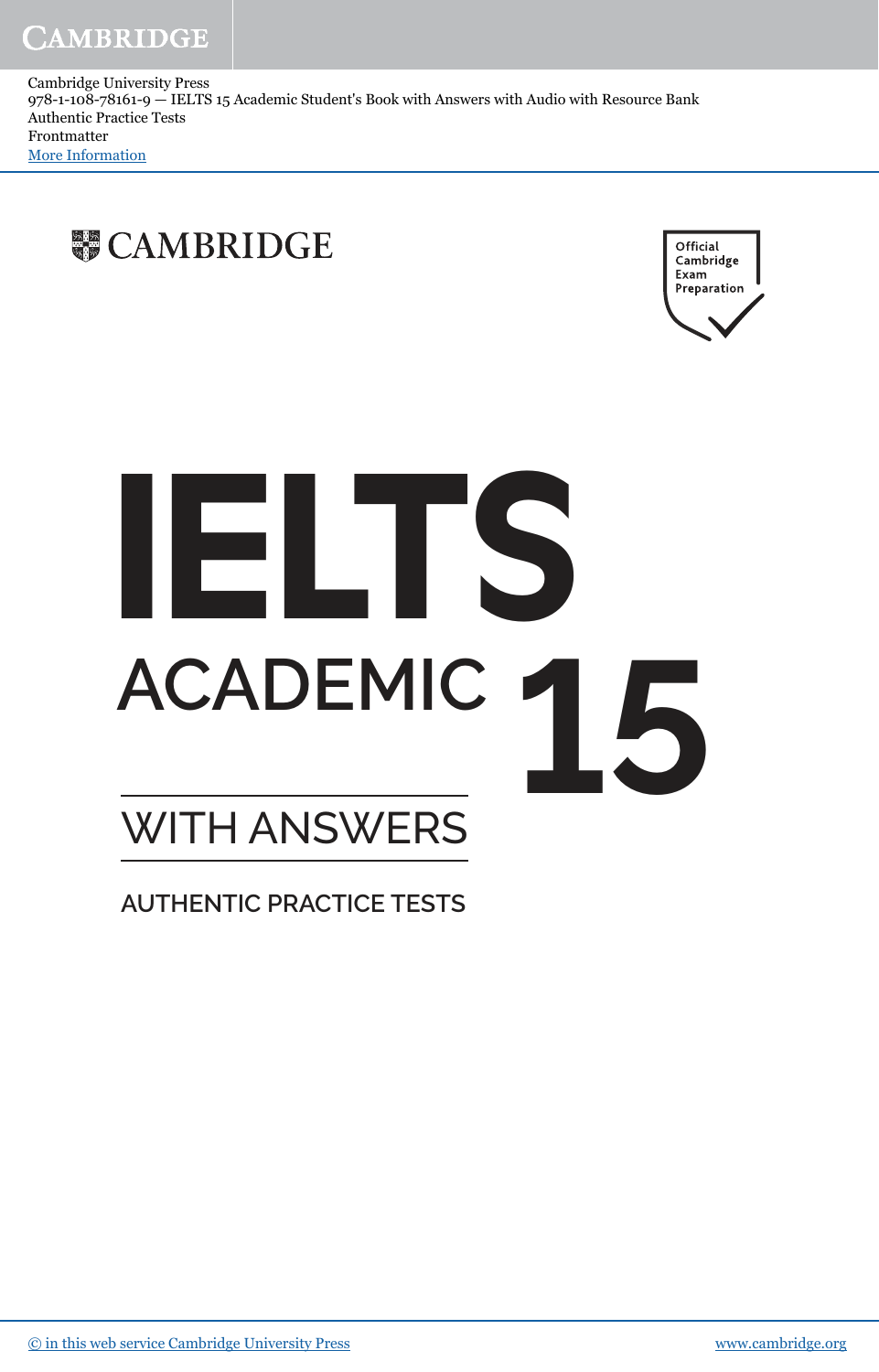Cambridge University Press 978-1-108-78161-9 — IELTS 15 Academic Student's Book with Answers with Audio with Resource Bank Authentic Practice Tests Frontmatter [More Information](www.cambridge.org/9781108781619)

**Cambridge University Press**

www.cambridge.org/elt

#### **Cambridge Assessment English**

www.cambridgeenglish.org

Information on this title: www.cambridge.org/9781108781619

© Cambridge University Press and Cambridge Assessment 2020

It is normally necessary for written permission for copying to be obtained *in advance* from a publisher. The sample answer sheets at the back of this book are designed to be copied and distributed in class.

The normal requirements are waived here and it is not necessary to write to Cambridge University Press for permission for an individual teacher to make copies for use within his or her own classroom. Only those pages that carry the wording '© Cambridge Assessment 2020 Photocopiable ' may be copied.

First published 2020

20 19 18 17 16 15 14 13 12 11 10 9 8 7 6 5 4 3 2 1

Printed in [TBC]

*A catalogue record for this publication is available from the British Library*

ISBN 978-1-108-78161-9 Academic Student's Book with Answers with Audio ISBN 978-1-108-78162-6 General Training Student's Book with Answers with Audio

The publishers have no responsibility for the persistence or accuracy of URLs for external or third-party internet websites referred to in this publication, and do not guarantee that any content on such websites is, or will remain, accurate or appropriate. Information regarding prices, travel timetables, and other factual information given in this work is correct at the time of first printing but the publishers do not guarantee the accuracy of such information thereafter.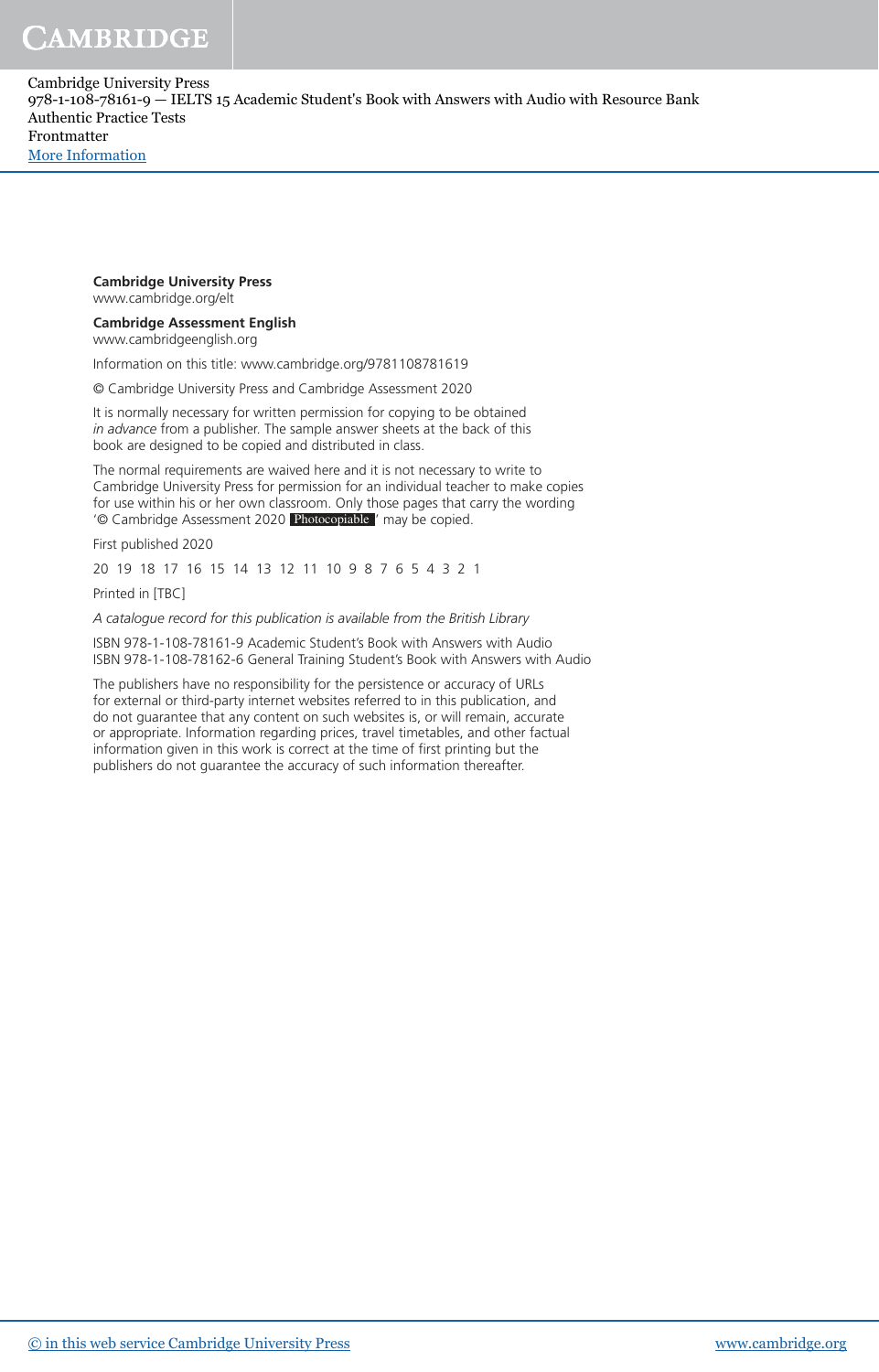Cambridge University Press 978-1-108-78161-9 — IELTS 15 Academic Student's Book with Answers with Audio with Resource Bank Authentic Practice Tests Frontmatter [More Information](www.cambridge.org/9781108781619)

# **Contents**

| Introduction                      | 4   |
|-----------------------------------|-----|
| Test 1                            | 10  |
| Test 2                            | 31  |
| Test 3                            | 52  |
| Test 4                            | 74  |
| Audioscripts                      | 96  |
| Listening and Reading answer keys | 119 |
| Sample Writing answers            | 127 |
| Sample answer sheets              | 138 |
| Acknowledgements                  | 142 |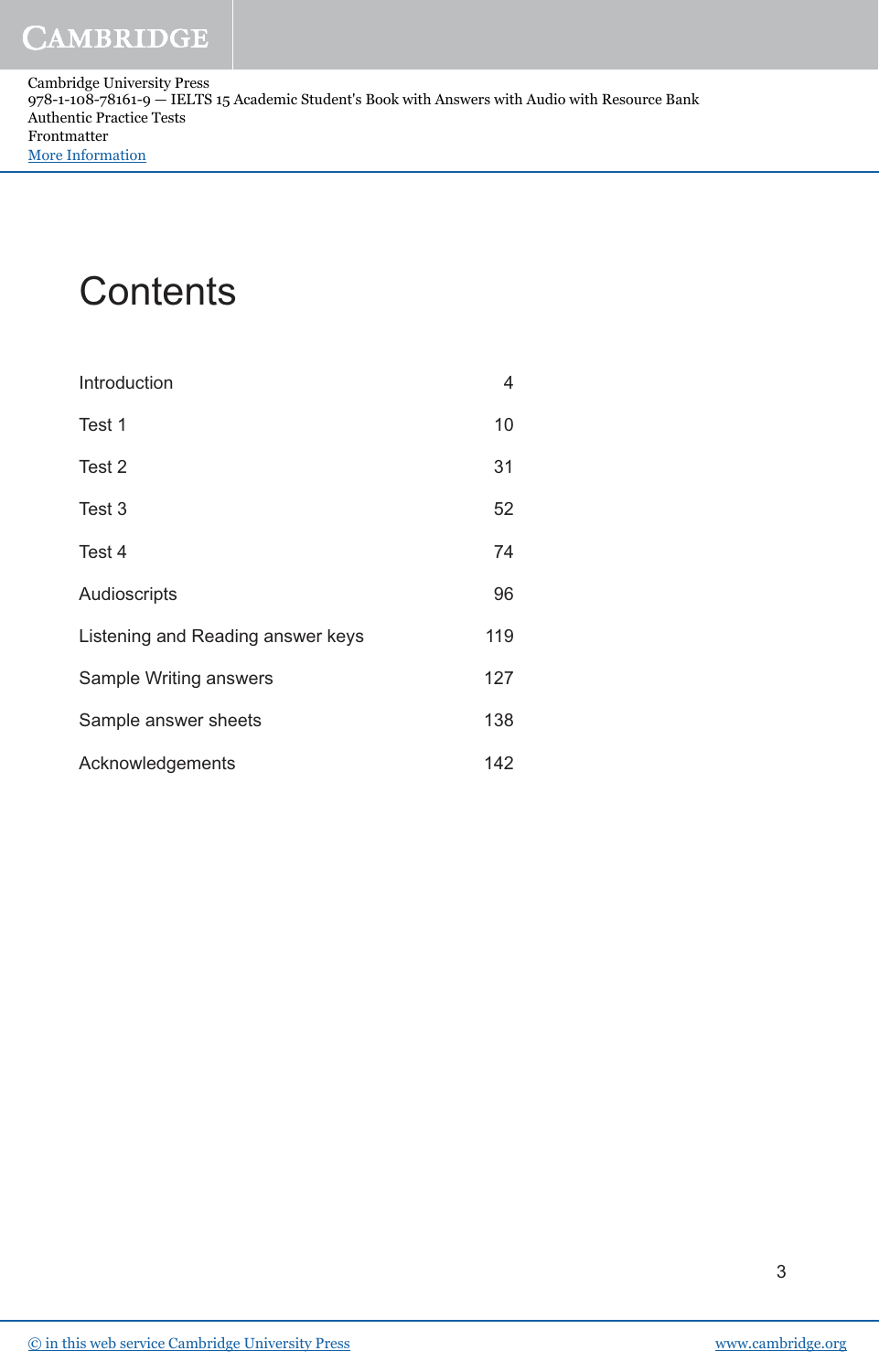Cambridge University Press 978-1-108-78161-9 — IELTS 15 Academic Student's Book with Answers with Audio with Resource Bank Authentic Practice Tests Frontmatter [More Information](www.cambridge.org/9781108781619)

# **Introduction**

## **Prepare for the exam with practice tests from Cambridge**

Inside you'll find four authentic examination papers from Cambridge Assessment English. They are the perfect way to practise – EXACTLY like the real exam.

# **Why are they unique?**

All our authentic practice tests go through the same design process as the IELTS test. We check every single part of our practice tests with real students under exam conditions, to make sure we give you the most authentic experience possible.

Students can practise these tests on their own or with the help of a teacher to familiarise themselves with the exam format, understand the scoring system and practise exam technique.

## **Further information**

IELTS is jointly managed by the British Council, IDP: IELTS Australia and Cambridge Assessment English. Further information can be found on the IELTS official website at: **ielts.org**.

## **WHAT IS THE TEST FORMAT?**

IELTS consists of four components. All candidates take the same Listening and Speaking tests. There is a choice of Reading and Writing tests according to whether a candidate is taking the Academic or General Training module.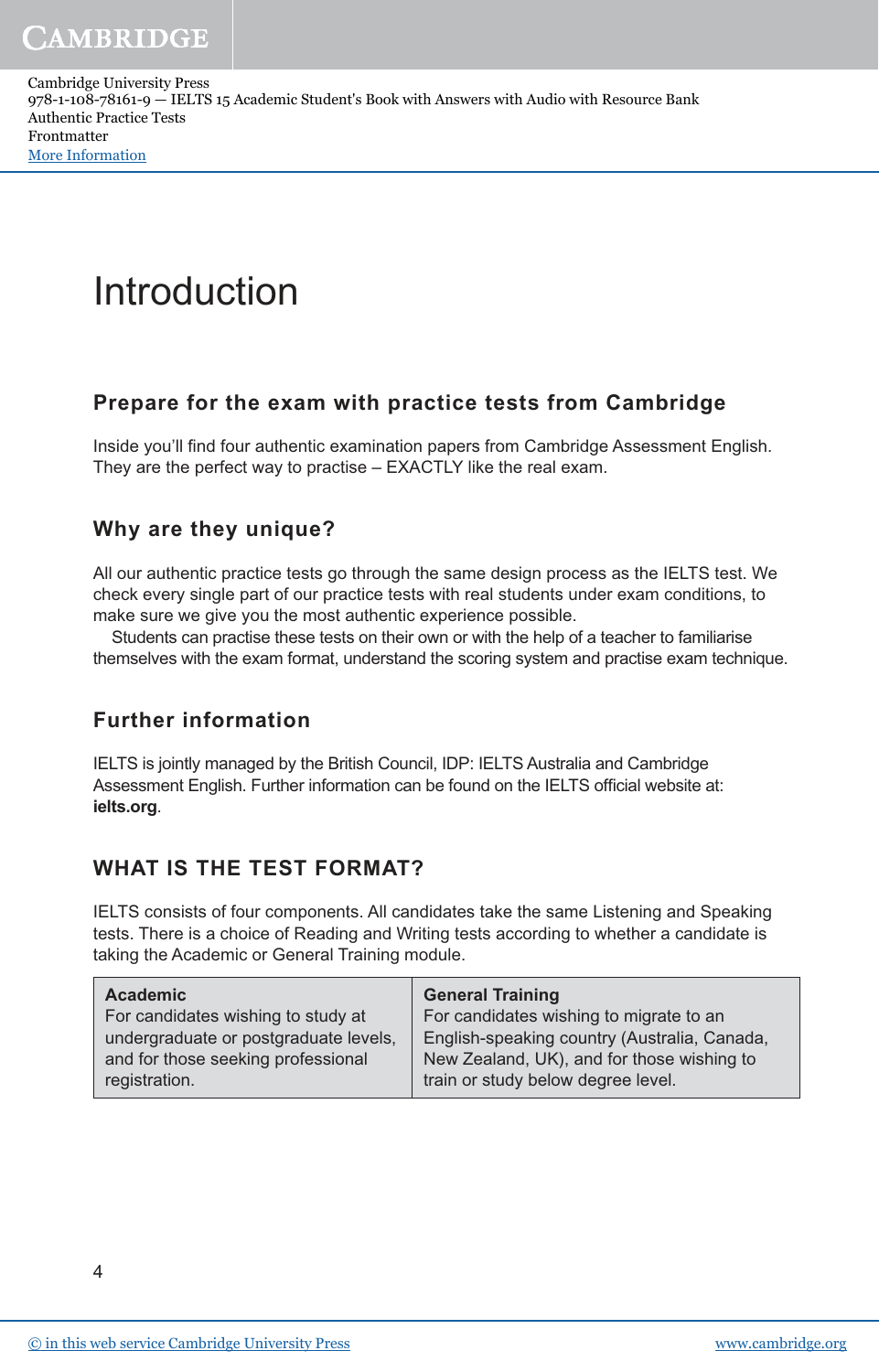*Introduction*

The test components are taken in the following order:

| Listening<br>4 parts, 40 items, approximately 30 minutes      |                                              |                                                                       |  |
|---------------------------------------------------------------|----------------------------------------------|-----------------------------------------------------------------------|--|
| <b>Academic Reading</b><br>3 sections, 40 items<br>60 minutes | <sub>or</sub>                                | <b>General Training Reading</b><br>3 sections, 40 items<br>60 minutes |  |
| <b>Academic Writing</b><br>2 tasks<br>60 minutes              | or                                           | <b>General Training Writing</b><br>2 tasks<br>60 minutes              |  |
| <b>Speaking</b><br>11 to 14 minutes                           |                                              |                                                                       |  |
|                                                               | <b>Total Test Time</b><br>2 hours 44 minutes |                                                                       |  |

# **ACADEMIC TEST FORMAT**

#### **Listening**

This test consists of four parts, each with ten questions. The first two parts are concerned with social needs. The first part is a conversation between two speakers and the second part is a monologue. The final two parts are concerned with situations related to educational or training contexts. The third part is a conversation between up to four people and the fourth part is a monologue.

A variety of question types is used, including: multiple choice, matching, plan/map/ diagram labelling, form completion, note completion, table completion, flow-chart completion, summary completion, sentence completion and short-answer questions.

Candidates hear the recording once only and answer the questions as they listen. Ten minutes are allowed at the end for candidates to transfer their answers to the answer sheet.

#### **Reading**

This test consists of three sections with 40 questions. There are three texts, which are taken from journals, books, magazines and newspapers. The texts are on topics of general interest. At least one text contains detailed logical argument.

A variety of question types is used, including: multiple choice, identifying information (True/False/Not Given), identifying the writer's views/claims (Yes/No/Not Given), matching information, matching headings, matching features, matching sentence endings, sentence completion, summary completion, note completion, table completion, flow-chart completion, diagram-label completion and short-answer questions.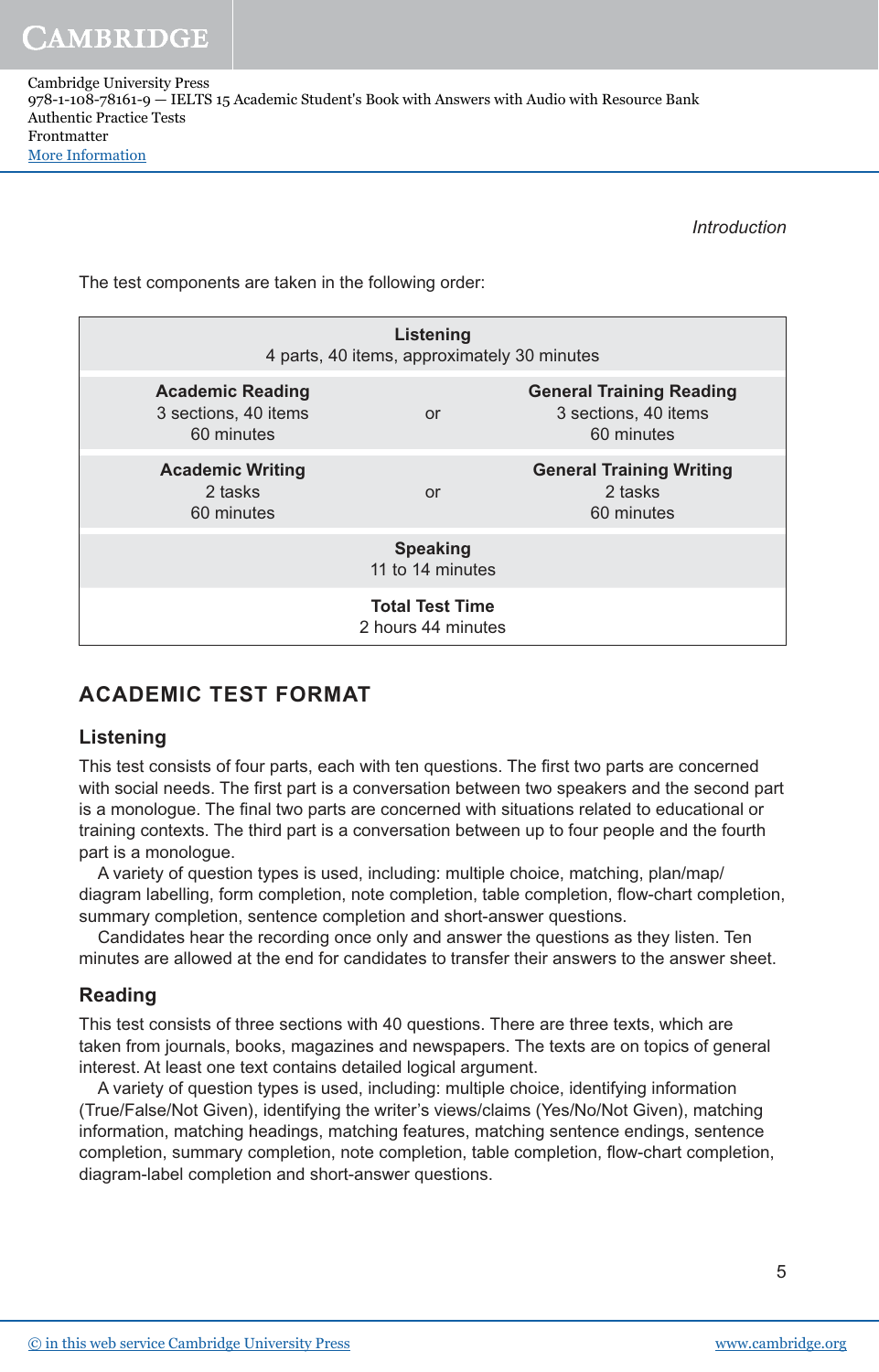Cambridge University Press 978-1-108-78161-9 — IELTS 15 Academic Student's Book with Answers with Audio with Resource Bank Authentic Practice Tests Frontmatter [More Information](www.cambridge.org/9781108781619)

*Introduction*

#### **Writing**

This test consists of two tasks. It is suggested that candidates spend about 20 minutes on Task 1, which requires them to write at least 150 words, and 40 minutes on Task 2, which requires them to write at least 250 words. Task 2 contributes twice as much as Task 1 to the Writing score.

Task 1 requires candidates to look at a diagram or some data (in a graph, table or chart) and to present the information in their own words. They are assessed on their ability to organise, present and possibly compare data, and are required to describe the stages of a process, describe an object or event, or explain how something works.

In Task 2, candidates are presented with a point of view, argument or problem. They are assessed on their ability to present a solution to the problem, present and justify an opinion, compare and contrast evidence and opinions, and to evaluate and challenge ideas, evidence or arguments.

Candidates are also assessed on their ability to write in an appropriate style. More information on assessing the Writing test, including Writing assessment criteria (public version), is available at ielts.org.

#### **Speaking**

This test takes between 11 and 14 minutes and is conducted by a trained examiner. There are three parts:

#### *Part 1*

The candidate and the examiner introduce themselves. Candidates then answer general questions about themselves, their home/family, their job/studies, their interests and a wide range of similar familiar topic areas. This part lasts between four and five minutes.

#### *Part 2*

The candidate is given a task card with prompts and is asked to talk on a particular topic. The candidate has one minute to prepare and they can make some notes if they wish, before speaking for between one and two minutes. The examiner then asks one or two questions on the same topic.

#### *Part 3*

The examiner and the candidate engage in a discussion of more abstract issues which are thematically linked to the topic in Part 2. The discussion lasts between four and five minutes.

The Speaking test assesses whether candidates can communicate effectively in English. The assessment takes into account Fluency and Coherence, Lexical Resource, Grammatical Range and Accuracy, and Pronunciation. More information on assessing the Speaking test, including Speaking assessment criteria (public version), is available at ielts.org.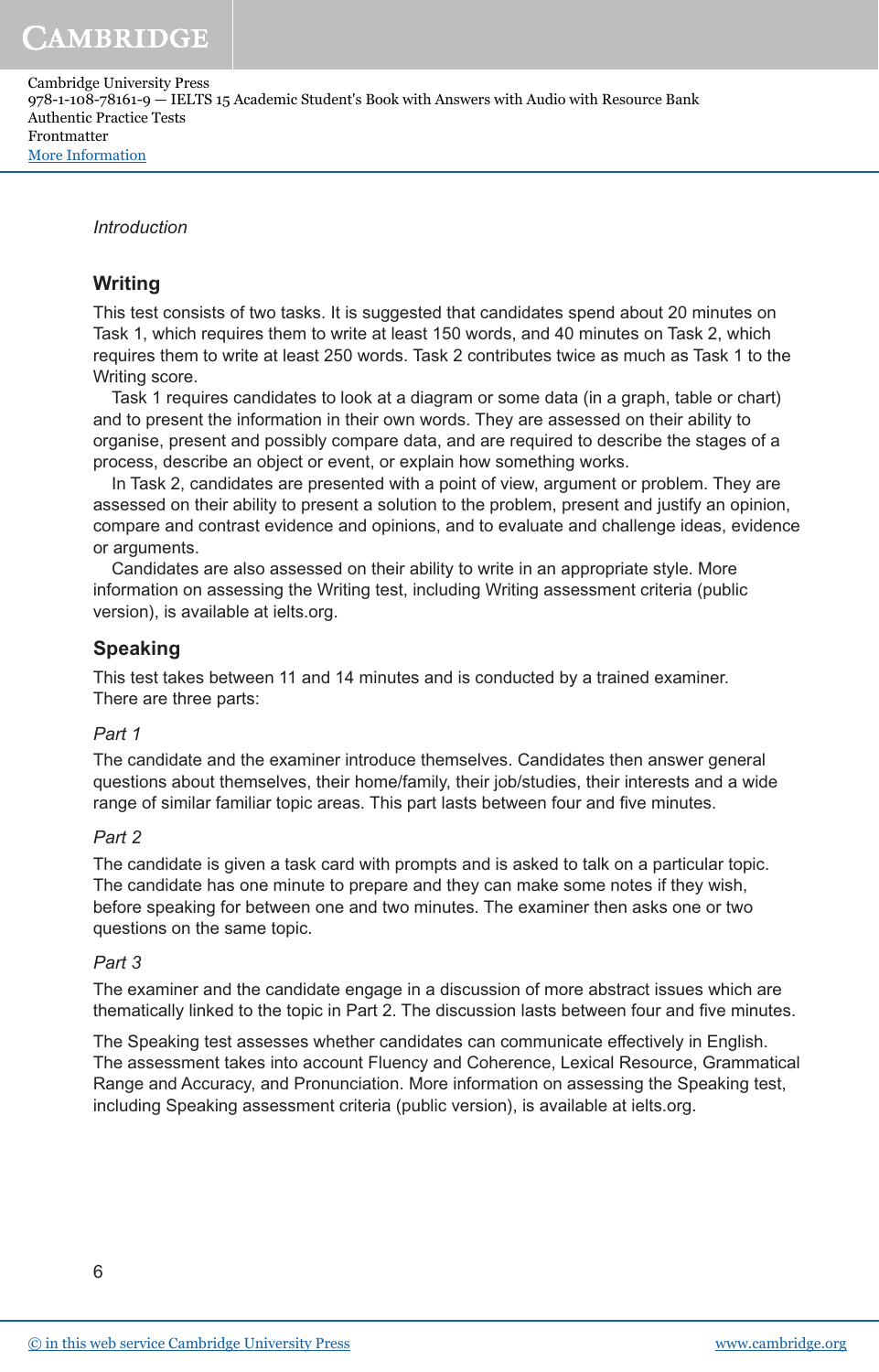Cambridge University Press 978-1-108-78161-9 — IELTS 15 Academic Student's Book with Answers with Audio with Resource Bank Authentic Practice Tests Frontmatter [More Information](www.cambridge.org/9781108781619)

*Introduction*

# **HOW IS IELTS SCORED?**

IELTS results are reported on a nine-band scale. In addition to the score for overall language ability, IELTS provides a score in the form of a profile for each of the four skills (Listening, Reading, Writing and Speaking). These scores are also reported on a nine-band scale. All scores are recorded on the Test Report Form along with details of the candidate's nationality, first language and date of birth. Each Overall Band Score corresponds to a descriptive statement which gives a summary of the English-language ability of a candidate classified at that level. The nine bands and their descriptive statements are as follows:

- **9** Expert User Has fully operational command of the language: appropriate, accurate *and fluent with complete understanding.*
- *8 Very Good User Has fully operational command of the language with only occasional unsystematic inaccuracies and inappropriacies. Misunderstandings may occur in unfamiliar situations. Handles complex detailed argumentation well.*
- *7 Good User Has operational command of the language, though with occasional inaccuracies, inappropriacies and misunderstandings in some situations. Generally handles complex language well and understands detailed reasoning.*
- *6 Competent User Has generally effective command of the language despite some inaccuracies, inappropriacies and misunderstandings. Can use and understand fairly complex language, particularly in familiar situations.*
- *5 Modest User Has partial command of the language, coping with overall meaning in most situations, though is likely to make many mistakes. Should be able to handle basic communication in own field.*
- *4 Limited User Basic competence is limited to familiar situations. Has frequent problems in understanding and expression. Is not able to use complex language.*
- *3 Extremely Limited User Conveys and understands only general meaning in very familiar situations. Frequent breakdowns in communication occur.*
- *2 Intermittent User No real communication is possible except for the most basic information using isolated words or short formulae in familiar situations and to meet immediate needs. Has great difficulty understanding spoken and written English.*
- *1 Non User Essentially has no ability to use the language beyond possibly a few isolated words.*
- *0 Did not attempt the test No assessable information provided.*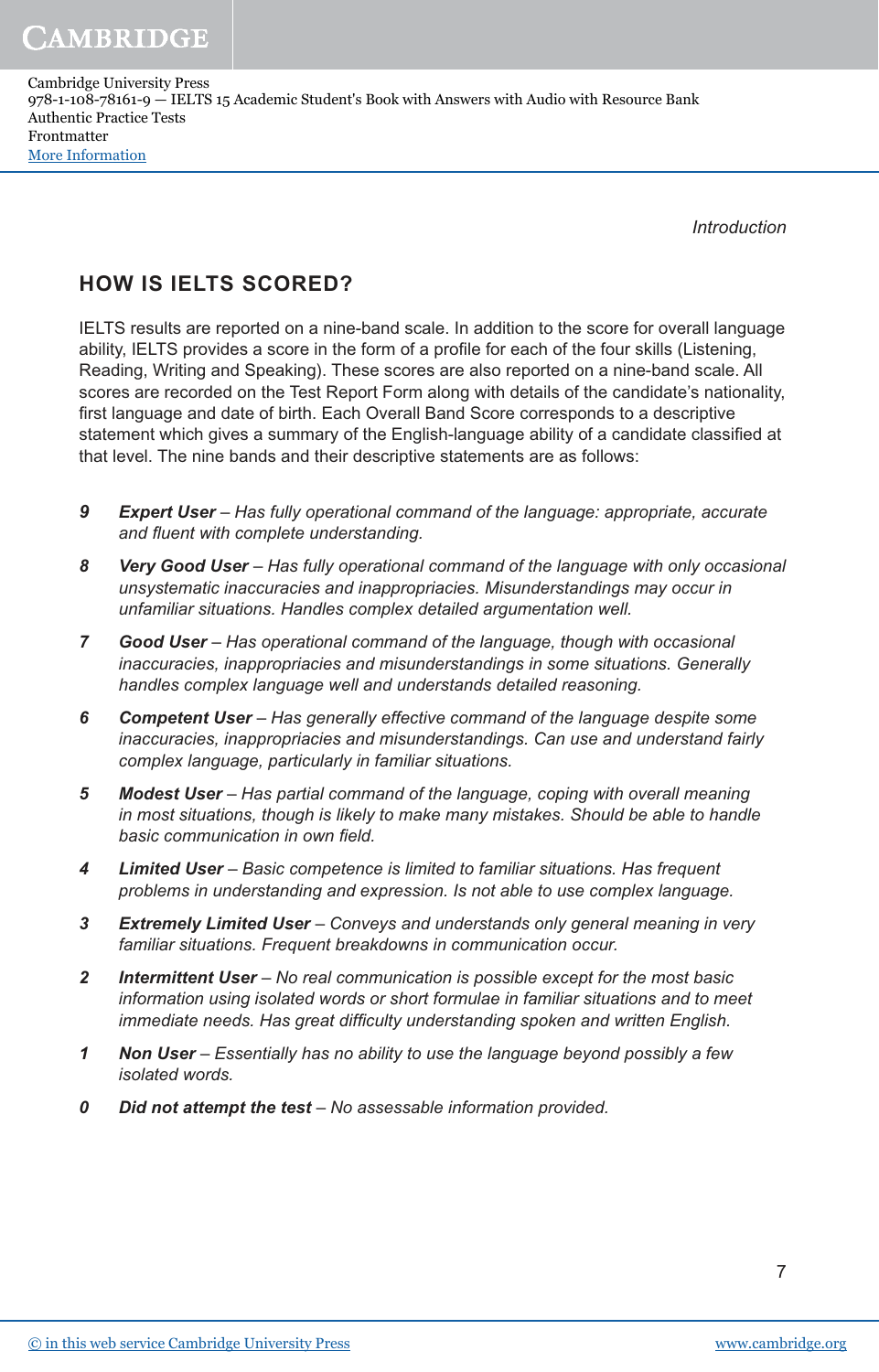Cambridge University Press 978-1-108-78161-9 — IELTS 15 Academic Student's Book with Answers with Audio with Resource Bank Authentic Practice Tests Frontmatter [More Information](www.cambridge.org/9781108781619)

*Introduction*

# **MARKING THE PRACTICE TESTS**

#### **Listening and Reading**

The answer keys are on pages 119–126. Each question in the Listening and Reading tests is worth one mark.

#### *Questions which require letter / Roman numeral answers*

• For questions where the answers are letters or Roman numerals, you should write *only*  the number of answers required. For example, if the answer is a single letter or numeral you should write only one answer. If you have written more letters or numerals than are required, the answer must be marked wrong.

#### *Questions which require answers in the form of words or numbers*

- Answers may be written in upper or lower case.
- Words in brackets are *optional*  they are correct, but not necessary.
- Alternative answers are separated by a slash (/).
- If you are asked to write an answer using a certain number of words and/or (a) number(s), you will be penalised if you exceed this. For example, if a question specifies an answer using NO MORE THAN THREE WORDS and the correct answer is 'black leather coat', the answer 'coat of black leather' is *incorrect*.
- In questions where you are expected to complete a gap, you should only transfer the necessary missing word(s) onto the answer sheet. For example, to complete 'in the …', where the correct answer is 'morning', the answer 'in the morning' would be *incorrect*.
- All answers require correct spelling (including words in brackets).
- Both US and UK spelling are acceptable and are included in the answer key.
- All standard alternatives for numbers, dates and currencies are acceptable.
- All standard abbreviations are acceptable.
- You will find additional notes about individual answers in the answer key.

#### **Writing**

The sample answers are on pages 127–137. It is not possible for you to give yourself a mark for the Writing tasks. We have provided sample answers (written by candidates), showing their score and the examiners' comments. These sample answers will give you an insight into what is required for the Writing test.